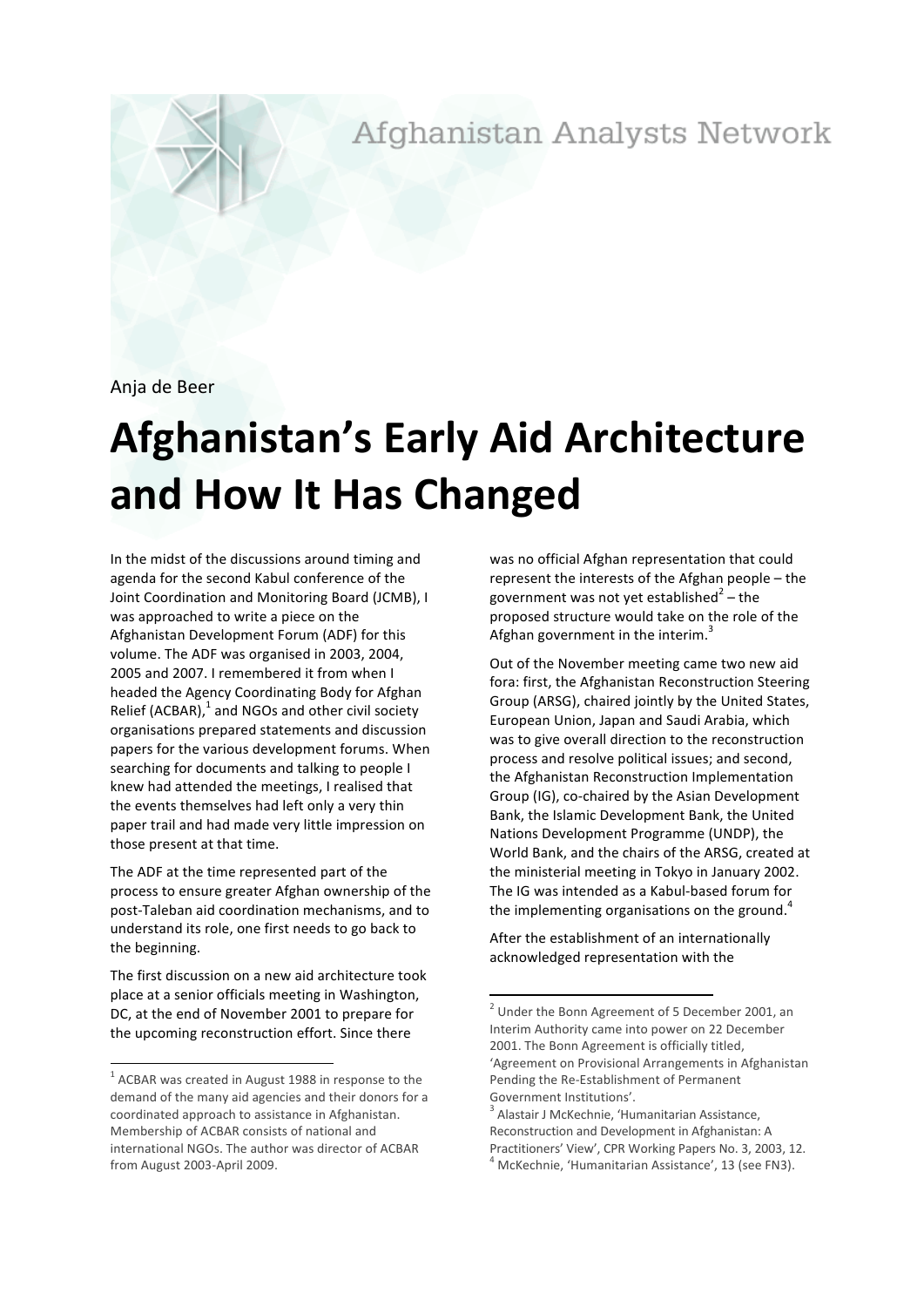#### **Chapter+15.+Anja+de+Beer:+Afghanistan's Early+Aid+Architecture** 2

establishment of the Afghanistan Interim Authority (AIA) on 22 December 2001, the Afghan government claimed its role as the main coordinating body already during the first Implementation Group meeting in January 2002 in Tokyo.

In February 2002 the interim government established the Afghan Assistance Coordination Authority (AACA) to attract, guide, facilitate and coordinate the flow of international humanitarian, reconstruction and economic assistance to Afghanistan. The AACA was formalised by presidential decree in April 2002.<sup>5</sup> At the second IG meeting in April 2002 the AACA presented the country's first draft of the National Development Framework (NDF). The NDF stated, 'The Government will not insist that all monies spent on reconstruction in Afghanistan go through our channels, but we expect donors to fund and implement only those projects consistent with the goals and strategies outlined in the NDF.'<sup>6</sup>

The NDF identified 12 national priority programmes and three national security programmes under three pillars: human capital and social protection; physical infrastructure; and private sector development, security and rule of law.<sup>7</sup>

To develop the programmes outlined in the NDF further, the AACA established twelve programme working groups, each headed by a lead ministry and with the technical support of a programme secretariat. However, this mechanism was deemed ineffective by line ministries and donors alike and by the end of 2002 the AACA had established a new mechanism of 13 Consultative Groups (CGs).<sup>8</sup>

According to the government's information booklet 'Afghanistan – Rebuilding our Nation', dated March 2003, the CGs were responsible for

- Preparing public investment programmes:
- Ensuring consistency of recommendations with the NDF:
- Tracking of aid flows in support of the budget;
- Monitoring progress in programme areas; and
- Incorporating cross cutting issues and reporting back to the CG Standing Committee.

The Consultative Groups were supplemented by Advisory Groups, established to mainstream cross cutting issues within the budget (gender, environment, human rights, humanitarian affairs and monitoring and evaluation). Each CG was chaired by a lead ministry with support from a CG focal point. The whole process was overseen by the CG Standing Committee. The CGs prepared plans and budgets that were presented to the ADF on an annual basis.

The Afghanistan Development Forum was considered to be the overarching national Consultative Group and the forum where Afghan government, UN agencies, international organisations and NGOs discussed the progress of the National Priority Programmes, future priorities and the national budget.

But how important was the ADF? Despite all the effort that went into organising the different forums, the gatherings were mostly overshadowed by the many large international aid coordination meetings that took place between the Bonn Conference of December 2001 and the Paris Conference of June 2008.<sup>9</sup>

As a consequence, the focus of the ADFs shifted; it became more about process, reporting and funding than about being a platform for policy dialogue, which the organisers had initially intended it to be. This was illustrated by the remarks of Jean Arnault, then UN Assistance Mission in Afghanistan (UNAMA) special representative of the secretary-general, at the opening session of the third ADF in 2005: 'The organisers of this year's Forum have requested to stay away  $\ldots$  from the recitation of past

!!!!!!!!!!!!!!!!!!!!!!!!!!!!!!!!!!!!!!!!!!!!!!!!!!!!!!!!!!!!!!!!!!!!!!!!!!!!!!!!!!!!!!!!

 $<sup>5</sup>$  Arne Strand, 'Aid Coordination in Afghanistan', Bergen,</sup> CMI, Commissioned Report, 2002, 10. The AACA was governed by a board that consisted of a chairman, the ministers of finance, foreign affairs, planning and reconstruction, the head of the Central Bank, and several key players from the public sector. The AACA had an aid coordination structure responsible for supporting line ministries to communicate reconstruction priorities, coordinate aid and implement the national development budget process and maintained the Donor Assistance Database (DAD) which tracked donor support within and outside the budget. Dr Ahraf Ghani Ahmadzai was appointed director of the AACA. He retained this position after his appointment as minister of finance two months later. In July 2003, he was replaced by an acting director, Malik Mortaza.

 $6$  'National Development Framework', version 2, 2002, 6.

 $7$  'Afghanistan: Rebuilding our Nation', government publication, 2003, 3.

 $8$  Pillar 1 included refugee and IDP return, education and vocational training, health and nutrition, livelihood and social protection, cultural heritage, culture and sports.

Pillar 2 included transport, energy, mining, and telecommunications, natural resource management and urban management. Pillar 3 included trade and investment, public administration and security and rule of law.

 $9$  In this period, 10 international high-level meetings on aid coordination were held. This does not include all the preparatory meetings and minor conferences that took place outside Afghanistan during that period.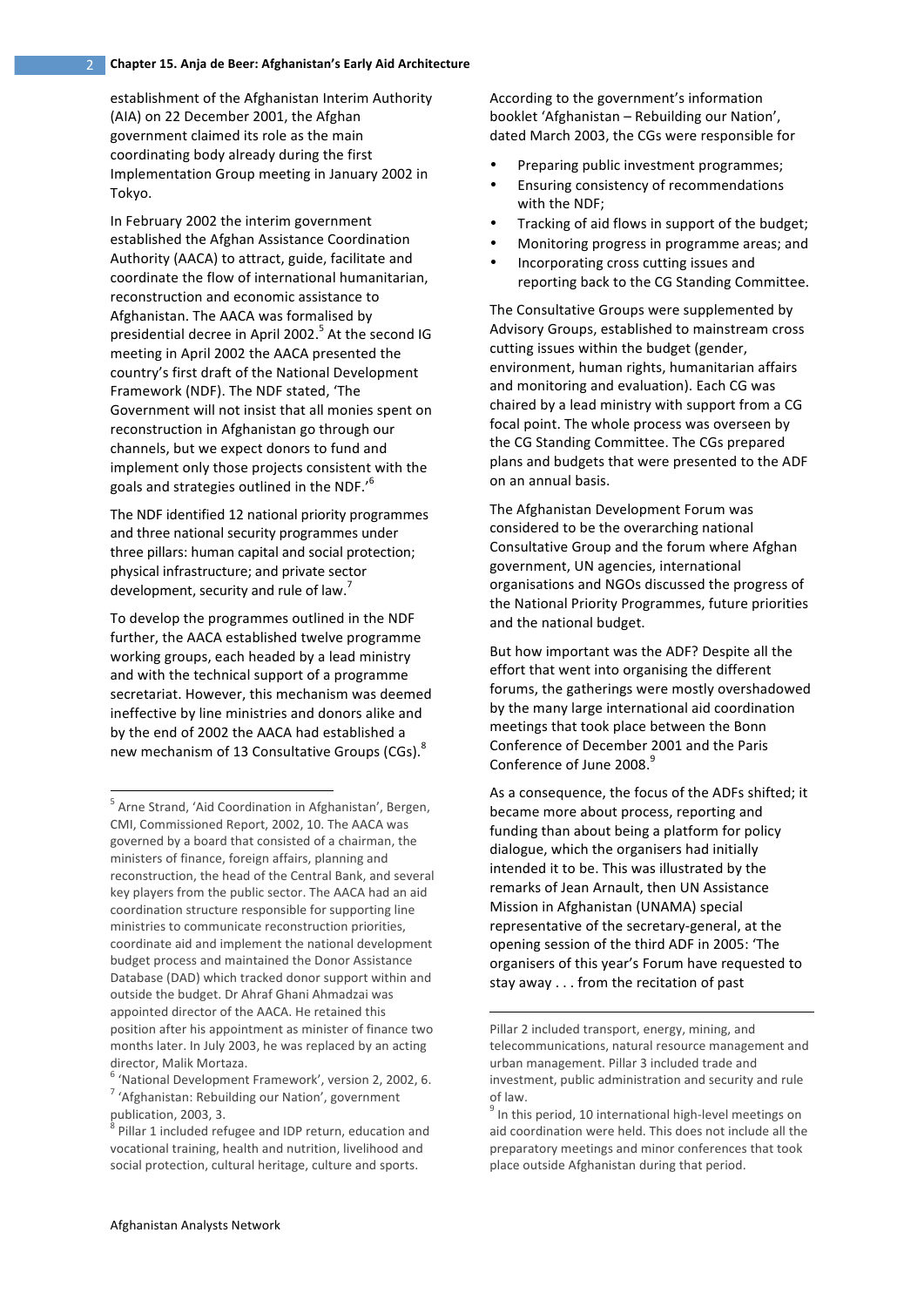accomplishments and contributions by donors and to engage in serious dialogue around future strategic priorities.'<sup>10</sup>

One important outcome of the2005 ADF was the agreement that the government of Afghanistan would start the process of formulating an Afghan Poverty Reduction Strategy, which the government named the Afghanistan National Development Strategy (ANDS). At the London 2006 Conference, the Interim ANDS (I-ANDS) was presented. The outcome of the London Conference, the Afghan Compact<sup>11</sup> and the endorsed I-ANDS, marked the end of the aid coordination structure under the NDF. In the aftermath of the London Conference, it was decided that there was no need to organise an ADF in 2006.

The new post-London aid coordination structure was governed by the by the Joint Coordination and Monitoring Board (JCMB), which was established to provide overall strategic coordination of the Afghanistan Compact.<sup>12</sup> The work of the JCMB is supported by three standing committees, which correspond with the priorities of the ANDS: socialeconomic development, governance and rule of law, and security. $^{13}$ 

The fourth and last ADF in 2007, as a result, functioned merely as a sounding board to gather feedback for the final ANDS document, which was presented to the international community at the Paris Conference in June 2008.<sup>14</sup>

Currently the implementation of the Afghanistan National Development Strategy is focused around five clusters with a total of 22 National Priority Programmes.<sup>15</sup> The Afghan government and the international community agreed on the current

structure for donor coordination at the London and Kabul conferences in 2010. This is referred to as the Kabul Process.

Under the Kabul Process, the role of the JCMB and the standing committees have been again changed, but the old structure of working groups has not been replaced by a formal new structure. Consultation with the international community is now organised around the development of the National Priority Programmes and 100-day progress reports.

The system is far from perfect. There are the old complaints that there are too many meetings, accompanied by requests for even more meetings; that too little attention is paid to substantial policy dialogue and that the focus is too much on process. On the positive side, there seems to be a greater willingness from both sides to stick to the process and to let it evolve and improve as it moves forward.

The 'Kabul Conference Communiqué' of July 2010 echoed the issues and concerns that had troubled. the aid coordination in Afghanistan from 2001 onwards: Afghan ownership, alignment of donors with government priorities<sup>16</sup> and requests for onbudget support to encourage effective and efficient programme delivery to the Afghan people. And as in 2001, the National Priority Programmes are still seen as the main vehicle to achieve these objectives.

The Bonn II conference on 5 December 2011 has only reaffirmed the commitment of the Afghan government and the international community to the Kabul Process. Now it is a matter of just carrying on and trying to make it all finally work.

<sup>&</sup>lt;sup>10</sup> Statement by Jean Arnault at the opening session of the 2005 ADF, which took place from 4–6 April 2005, *Afghan Links* Issue 13–14 (April 2005). <sup>11</sup> The Afghanistan Compact was a document outlining a

five-year framework for cooperation between the Afghan government, the UN and donors.

<sup>&</sup>lt;sup>12</sup> The Afghanistan Compact, London 2005, 15.<br><sup>13</sup> A-Z Guide to Afghanistan Assistance, Afghanistan

Research and Evaluation Unit, 2009, 41.  $14$  The priorities of the ANDS were organised under three broad pillars: first, security; second, governance, rule of law and human rights; and, third, economic and social development. The document comprises strategies for 17 sectors under eight sub-pillars and strategies for six

cross-cutting issues.  $15$  The five clusters are agriculture and rural development, infrastructure development, human resource development, private sector development, and governance and security. The clusters group different ministries that are relevant for the sector and are each headed by a cluster coordinator.

<sup>&</sup>lt;sup>16</sup> 'Kabul Conference Communiqué', article 8, 2–3, available!at www.unama.unmissions.org/Portals /UNAMA/Documents/Kabul%20Conference%20Commun ique.pdf.